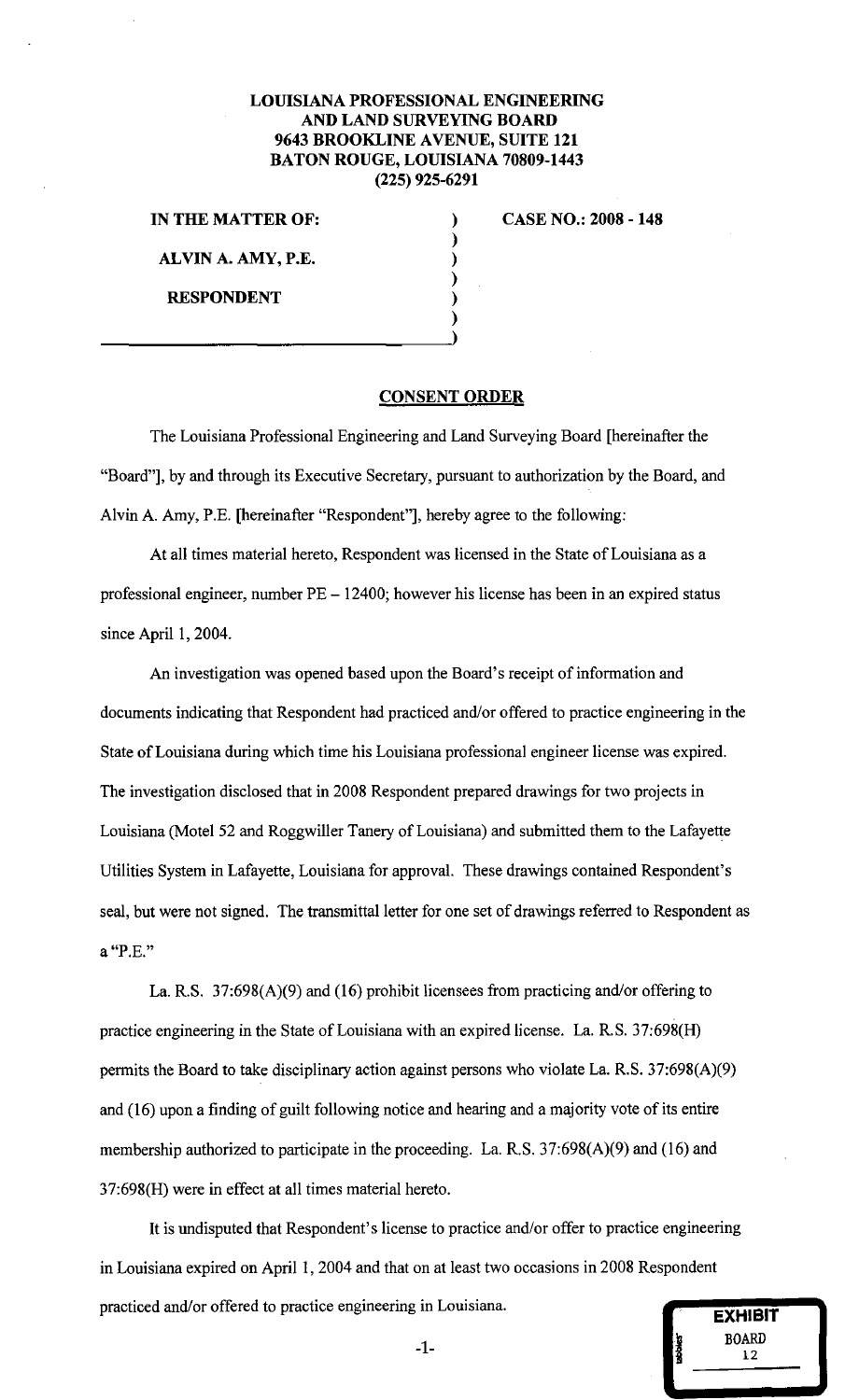By letter dated June 12, 2009, the Board gave notice to Respondent that it was considering the preferral of charges against Respondent on the grounds that he may have violated (a) La. R.S. 37:698(A)(9) and (16), relative to practicing and/or offering to practice engineering in the State of Louisiana with an expired license.

Wishing to dispense with the need for further disciplinary action and to conclude the instant proceeding without further delay and expense, for the purpose of this proceeding only, Respondent and the Board do hereby enter into this Consent Order, in which Respondent of his own free will consents to the issuance of a Consent Order by the Board, wherein Respondent agrees that (a) he will pay a fine of five hundred (\$500.00) dollars, (b) he will pay administrative costs of four hundred ninety and 59/100 (\$490.59) dollars, (c), he will immediately cease and desist the practicing of and/or offering to practice engineering in the State of Louisiana until such time as he renews his expired Louisiana professional engineer license, (d) he will pay all past unpaid renewal fees in the amount of one hundred twenty (\$120.00) dollars, (e) he will successfully complete the Board's online Louisiana Laws and Rules Examination and the Board's online Louisiana Professionalism and Ethics Examination, (f) he will submit to the Board satisfactory evidence he has notified the Lafayette Utilities System that his Louisiana professional engineer license was expired when he submitted the drawings in question and (g) this Consent Order will be published on the Board's website and a summary of this matter will be published in the Board's official journal, the Louisiana Engineer and Surveyor Journal, and reported to the National Council of Examiners for Engineering and Surveying (NCEES), identifying Respondent by name.

Respondent admits to violations of the referenced statutes and/or rules regarding the practicing of and/or offering to practice engineering in the State of Louisiana with an expired license. Respondent acknowledges awareness of said laws and/or rules and states that he will comply with all applicable laws and rules henceforth. Respondent has been advised of his right to be represented by counsel before the Board and/or to appear at any hearing personally or by counsel and present witnesses and evidence in his own behalf, and he hereby waives this right and his right to appeal; and he states affirmatively that he has been afforded all administrative remedies due him under the law.

Therefore, in consideration of the foregoing and by his signing this Consent Order, Respondent does hereby waive his right to a hearing before the Board, to the presenting of

-2-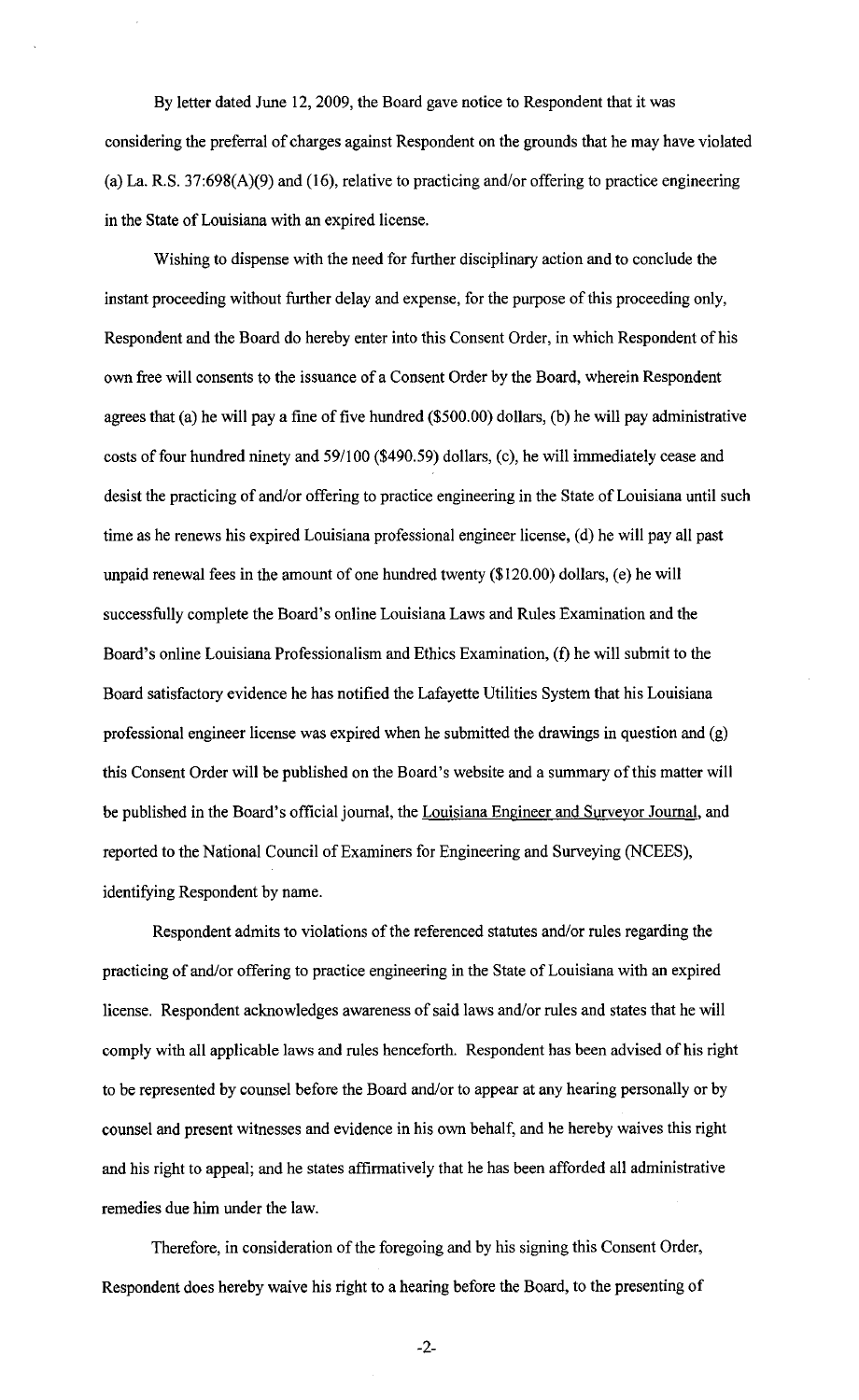evidence and witnesses in his behalf, to Findings of Fact and Conclusions of Law in this case, and to judicial review of this Consent Order.

Respondent hereby represents (a) that he fully understands the meaning and intent of this Consent Order, including but not limited to its final and binding effect, (b) that he has voluntarily entered into this Consent Order and that no other promise or agreement of any kind has been made to or with him by any person whatsoever to cause the execution of this instrument and (c) that the sanctions set forth in this Consent Order do not prevent the Board from taking further disciplinary or enforcement action against Respondent on matters not specifically addressed in this Consent Order.

WHEREFORE, the Louisiana Professional Engineering and Land Surveying Board and Respondent agree that:

1. Respondent shall pay a fine of five hundred (\$500.00) dollars, which shall be tendered to the Board by certified check payable to the to the Board, due upon the signing of this Consent Order; and

2. Respondent shall pay administrative costs four hundred ninety and 59/100 (\$490.59) dollars, which shall be tendered to the Board by certified check payable to the Board, due upon the signing of this Consent Order; and

3. Respondent shall immediately cease and desist the practicing of and/or offering to practice engineering in Louisiana until such time as he renews his expired Louisiana professional engineer license; and

4. Respondent shall pay all past unpaid renewal fees in the amount of one hundred twenty (\$120.00) dollars, which shall be tendered to the Board by certified check payable to the Board, due upon the signing of this Consent Order; and

5. Respondent shall successfully complete the Board's online Louisiana Laws and Rules Examination with a score of 90% or higher and return it to the Board within sixty ( 60) days of the effective date of this Consent Order; and

6. Respondent shall successfully complete the Board's online Louisiana Professionalism and Ethics Examination with a score of 90% or higher and return it to the Board within sixty (60) days of the effective date of this Consent Order; and

7. Within fifteen (15) days of the effective date of this Consent Order, Respondent shall submit to the Board satisfactory evidence he has notified the Lafayette Utilities System that

-3-